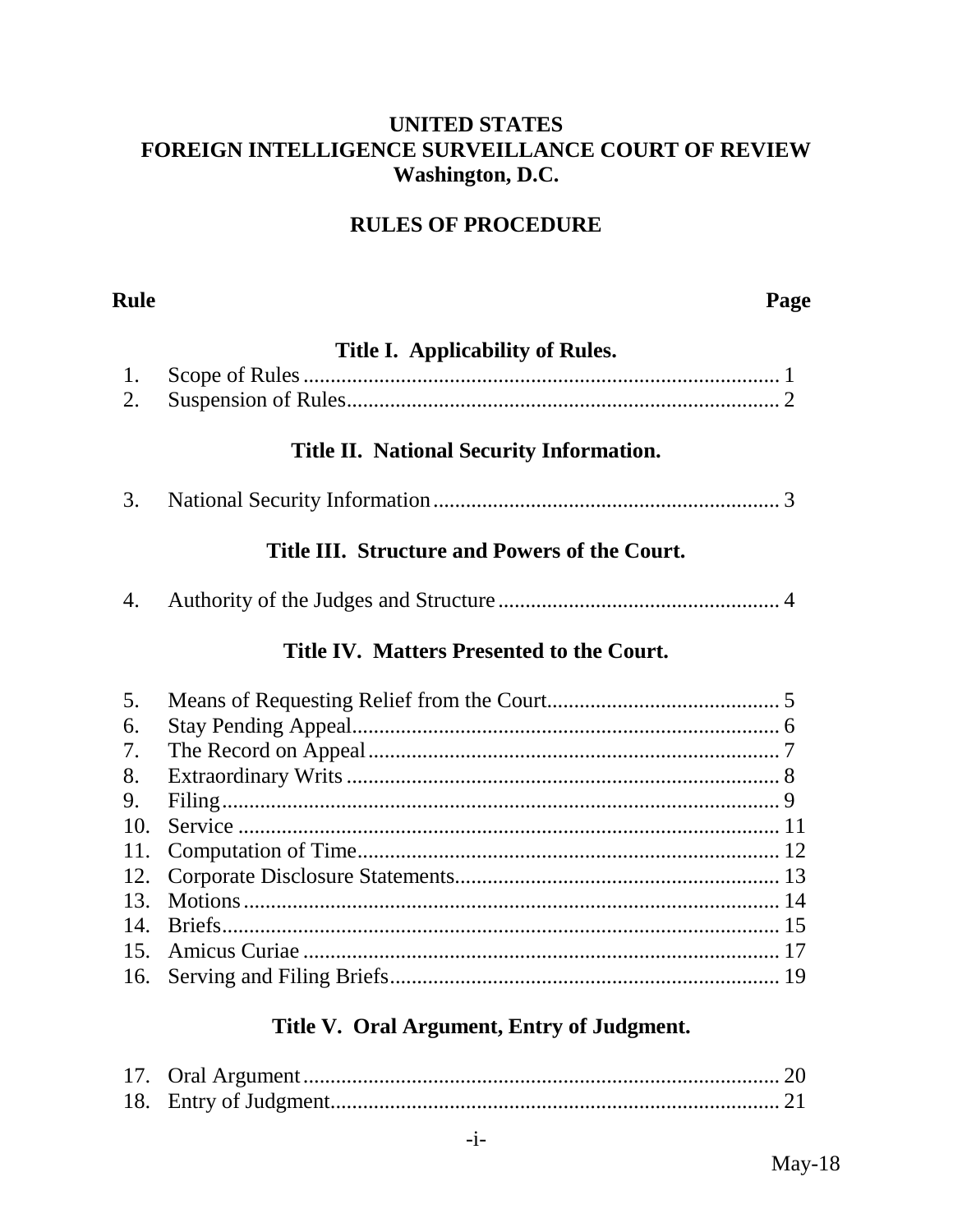# **Title VI. Administrative Provisions.**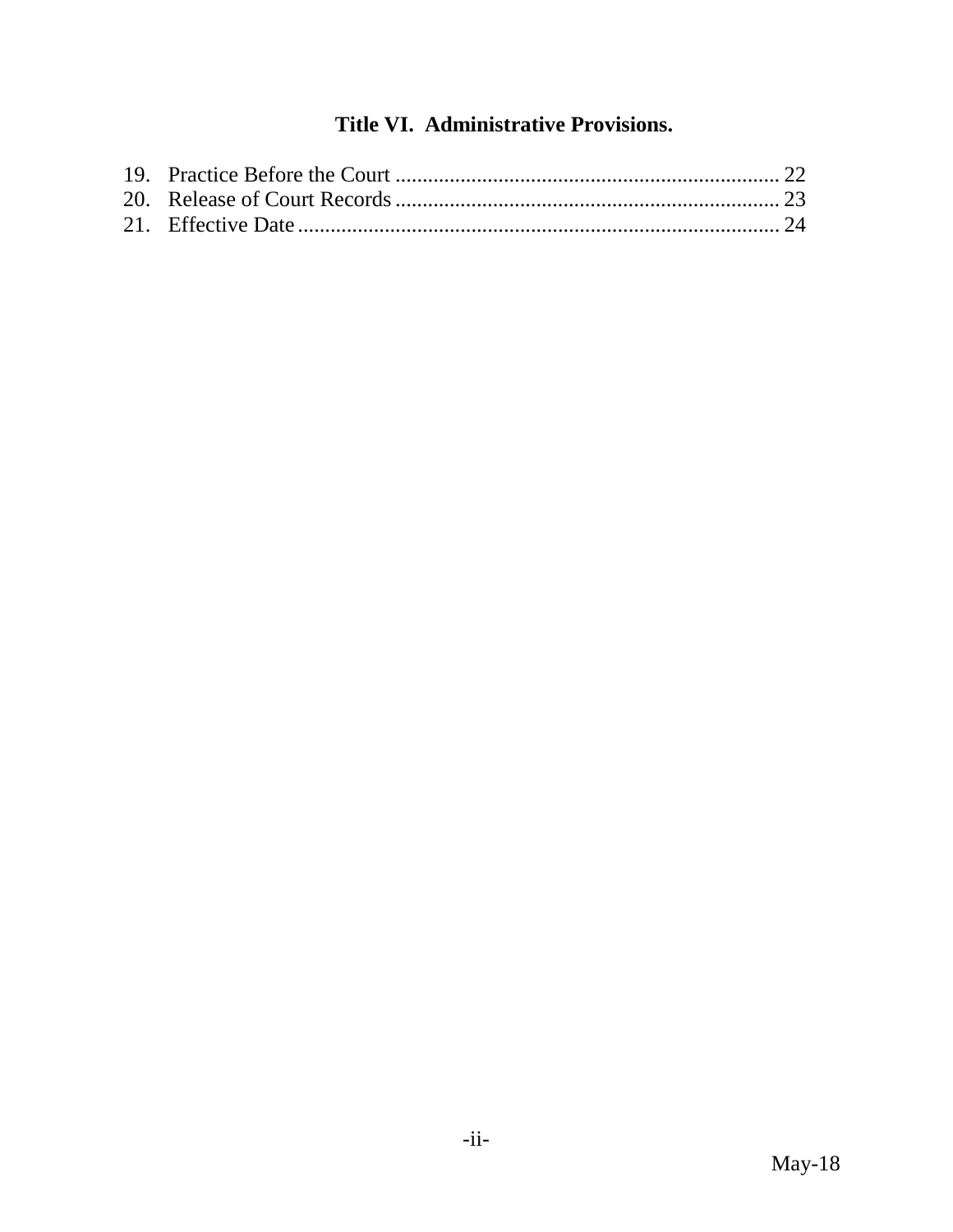## **Title I. Applicability of Rules.**

#### **Rule 1. Scope of Rules.**

**(a)Scope.** These rules, which are promulgated pursuant to 50 U.S.C. § 1803(g), govern procedure in the United States Foreign Intelligence Surveillance Court of Review ("FISCR").

## **(b)Definitions.**

- **(1)**The "Act" refers to The Foreign Intelligence Surveillance Act of 1978 ("FISA") and its subsequent amendments.
- **(2)**The "Court" refers to the Foreign Intelligence Surveillance Court of Review.
- **(3)**The "Clerk" refers to the Clerk of the Court for the FISCR and the Foreign Intelligence Surveillance Court ("FISC").
- **(c) Amendment.** Any amendment to these rules must be promulgated in accordance with 50 U.S.C.  $\S$  1803(g).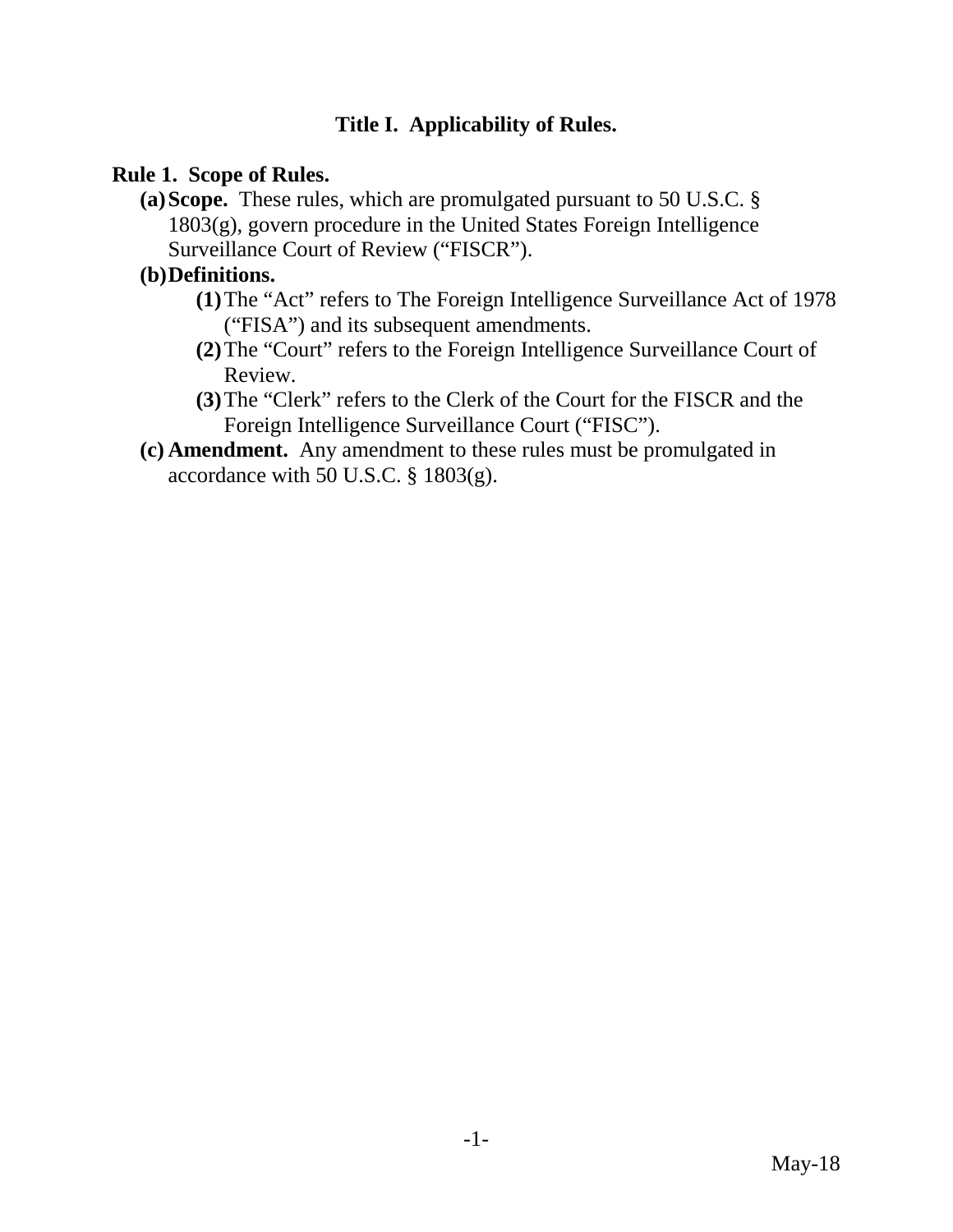## **Rule 2. Suspension of Rules.**

On its own or a party's motion, the Court may—to expedite its decision or for other good cause—suspend any provision of these rules in a particular case and order proceedings as it directs.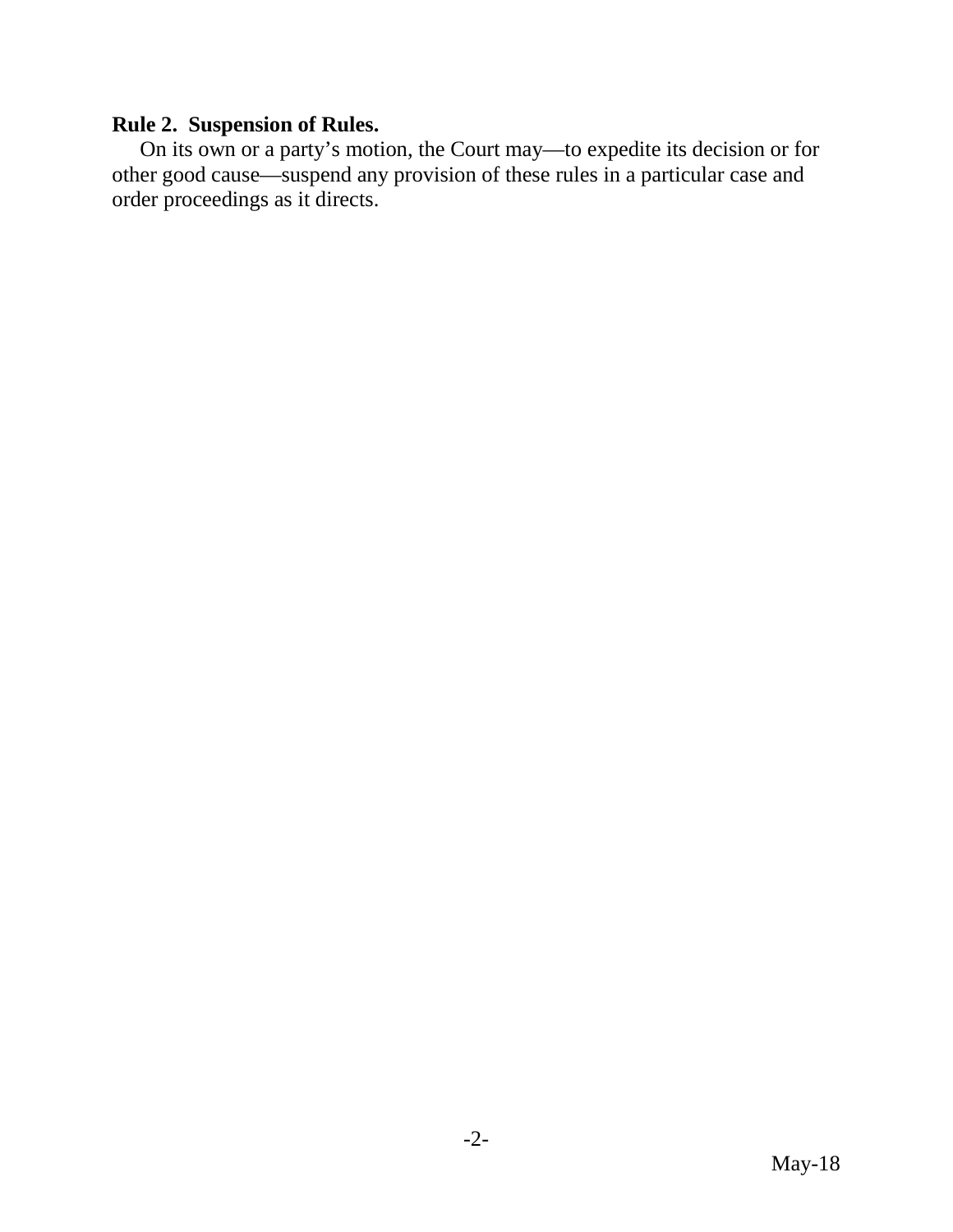#### **Title II. National Security Information.**

**Rule 3. National Security Information.** In all matters, the Court, its staff, and anyone appearing before it must comply with the security measures in 50 U.S.C. §§ 1803(c), 1822(e), 1861(f)(4), and 1881a(k)(1), as well as Executive Order 13526, "Classified National Security Information," or its successor. Members of the Court's staff must possess a security clearance at a level commensurate with their responsibilities.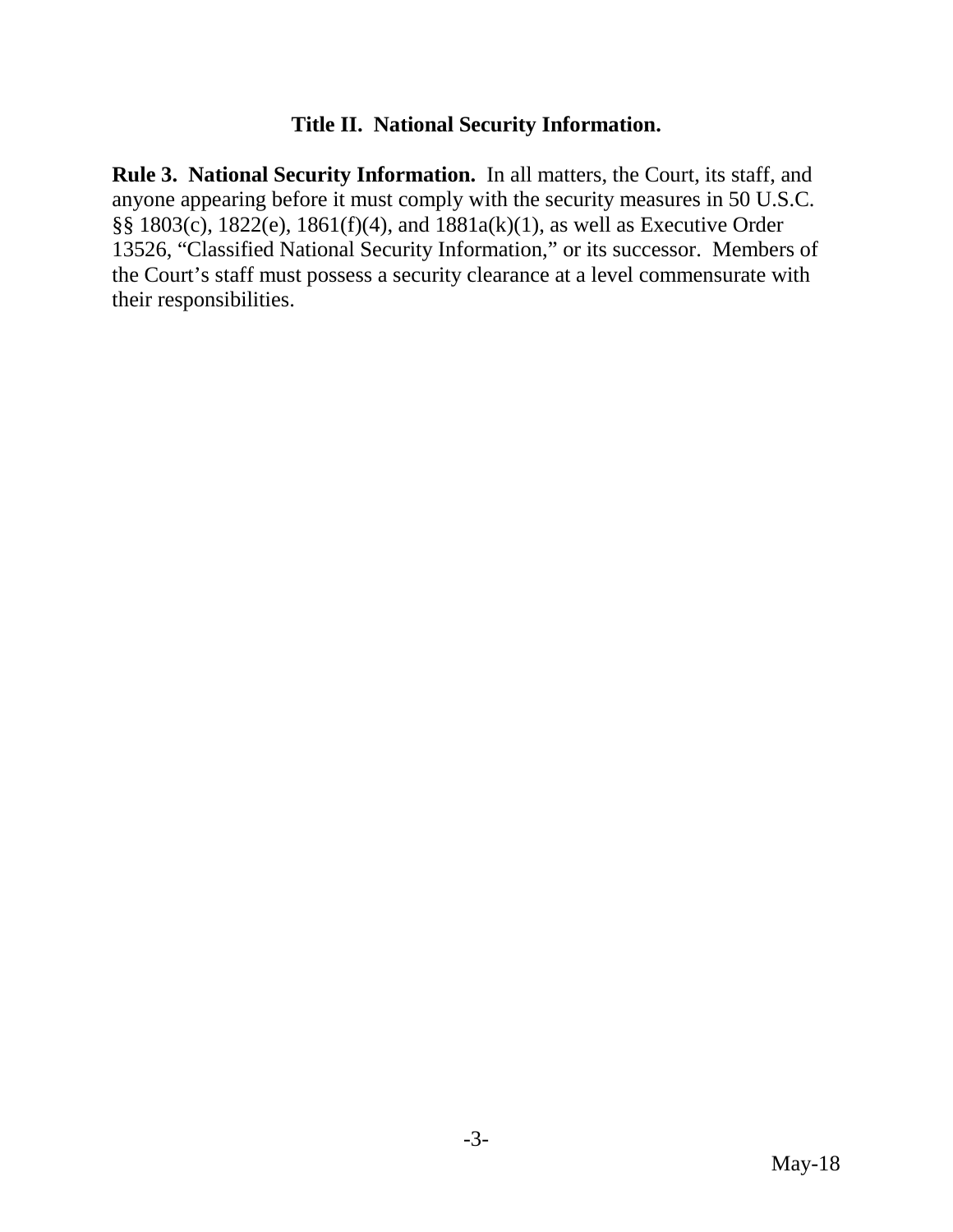### **Title III. Structure and Powers of the Court.**

#### **Rule 4. Authority of the Judges and Structure.**

- **(a)Scope of Authority.** The FISCR is an appellate court established by act of Congress. The judges of the Court may exercise the authority granted by the Act and such other authority as is consistent with Article III of the Constitution and other statutes and laws of the United States.
- **(b)Quorum.** A majority of the number of judges authorized to constitute the Court constitutes a quorum. Procedural motions may be accepted and acted on by any judge of the Court.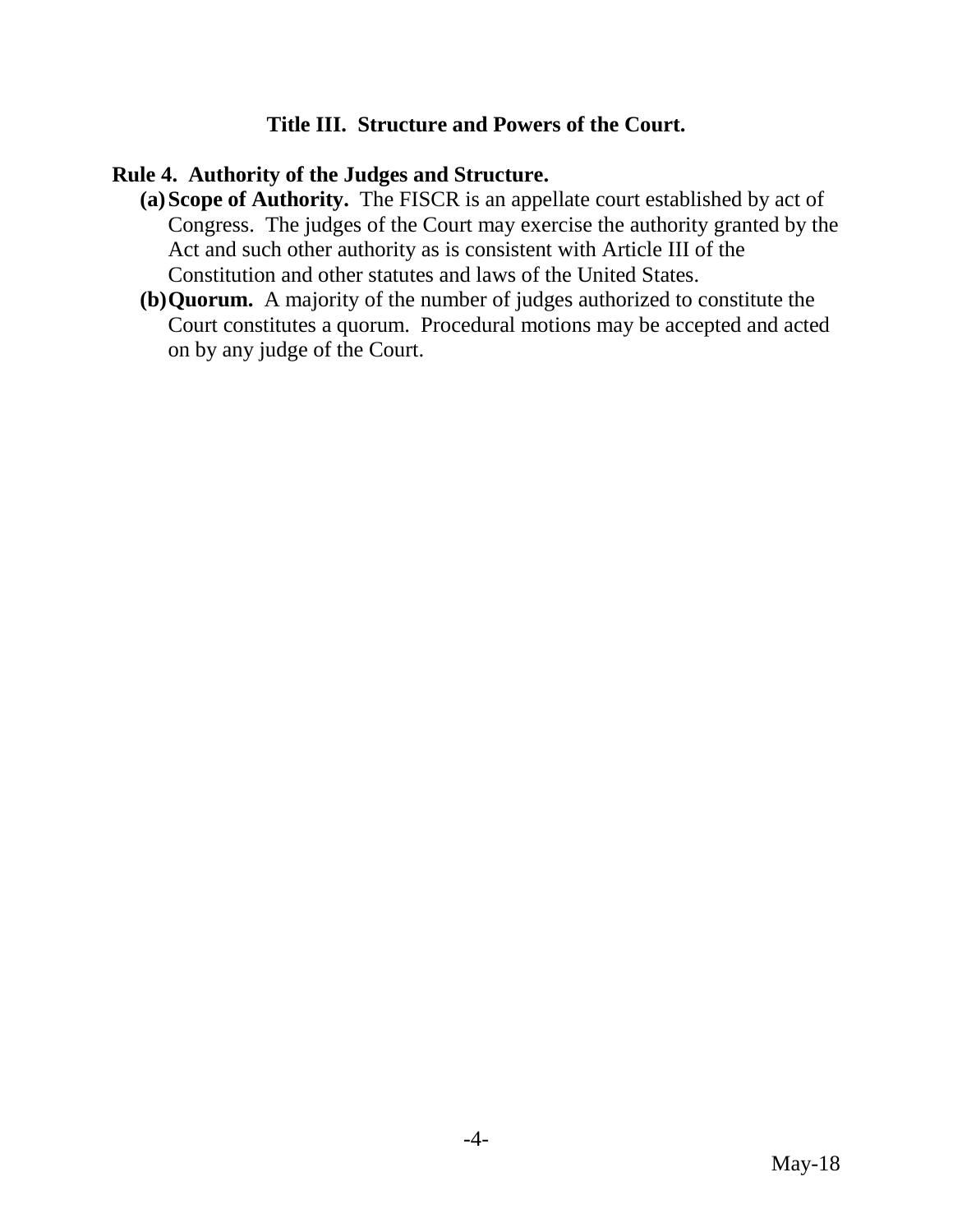#### **Title IV. Matters Presented to the Court.**

#### **Rule 5. Means of Requesting Relief from the Court.**

- **(a)Notice of Appeal.**
	- **(1)Whether a Notice of Appeal Must be Filed.** A notice of appeal shall constitute the motion referred to in 50 U.S.C. §§ 1803(a)(1) and 1822(c); or the petition referred to in 50 U.S.C.  $\S$  1861(f)(3), 1881a(h)(6)(A) and (i)(4)(A), 1881b(f)(1), and 1881c(e)(1).
	- **(2)Filing the Notice of Appeal.** An appeal referred to in subpart (1) may be taken only by filing a notice of appeal with the Clerk within 30 days after the challenged order is made available to the parties in interest.
	- **(3)Contents of the Notice of Appeal.** The notice of appeal must: **(A)**name the party taking the appeal in the caption of the notice; and **(B)**designate the order or part thereof being appealed.
	- **(4)Serving the Notice of Appeal.** Upon receipt of a notice of appeal, the Clerk must serve notice of its filing on each party's counsel of record, excluding the appellant's. The Clerk must note on the docket the names of the parties to whom the Clerk provided copies, with the date and manner of service. If an amicus curiae is appointed by the Court, the Clerk must similarly serve them with a filed notice of appeal within one day of appointment.
- **(b)Certification for Review.** Where the FISC certifies for review a question of law under 50 U.S.C. § 1803(j), the FISCR will certify, by appropriate order, the procedures to be followed.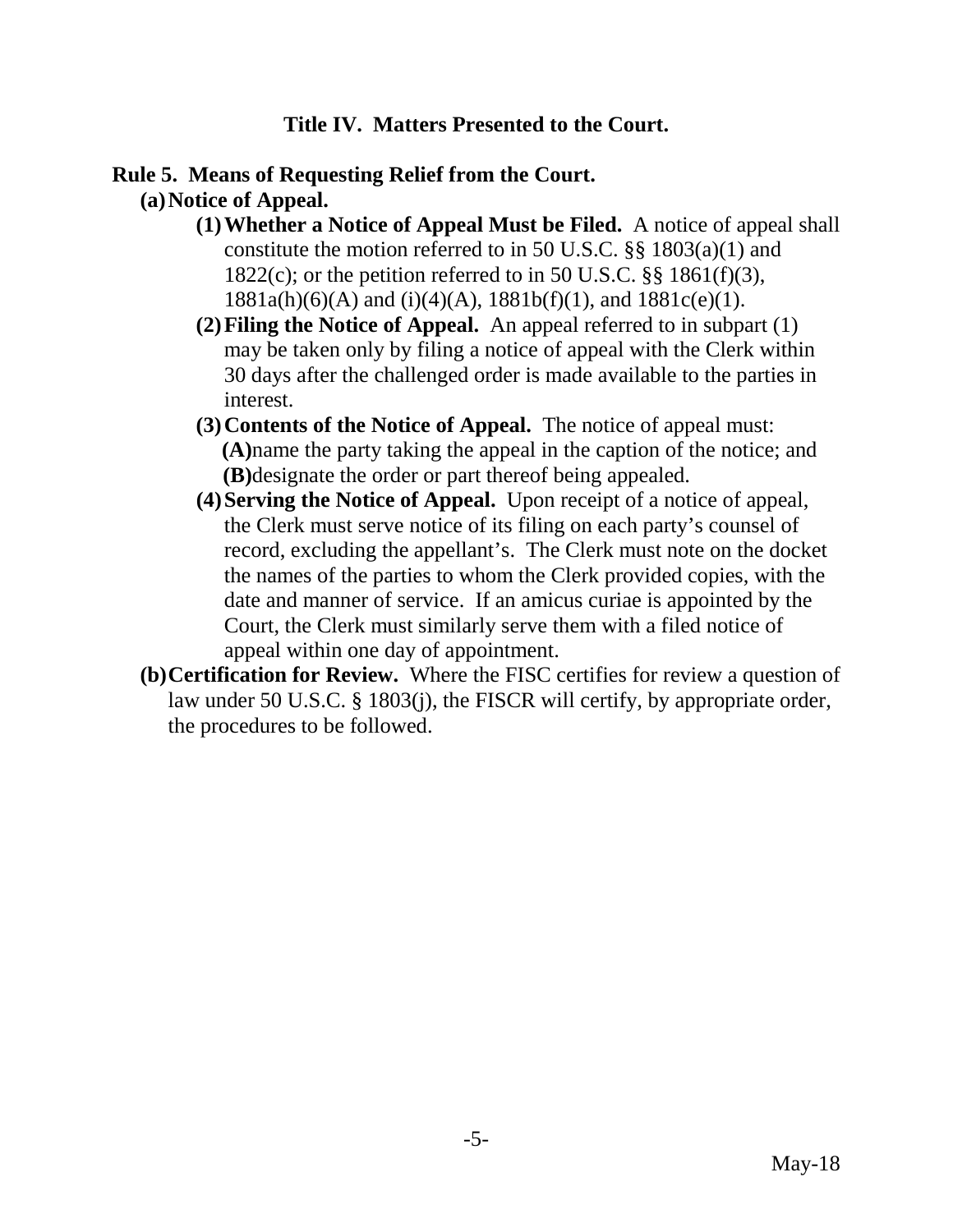## **Rule 6. Stay Pending Appeal.**

- **(a)Initial Motion in the FISC.** A party must ordinarily first move in the FISC for the following relief:
	- **(1)** a stay of a FISC order pending appeal; or
	- **(2)** an order suspending, modifying, restoring, or granting an injunction while an appeal is pending.
- **(b)Motion in the Court of Appeals.** A motion for relief described in Rule 6(a) may be made to the FISCR.
	- **(1)**The motion must:
		- **(A)** show that moving in the FISC would be impracticable; or
		- **(B)** state that, a motion having been made, the FISC denied the motion or failed to afford the relief requested and state any reason given by the FISC for its action.
	- **(2)**The motion must also include:
		- **(A)** the reasons for granting the relief requested and facts relied on;
		- **(B)** originals or copies of affidavits or other sworn statements supporting facts subject to dispute; and
		- **(C)** relevant parts of the record.
	- **(3)**A motion under Rule 6(b) must be filed with the Clerk and normally will be considered by all members of the FISCR. But in an exceptional case in which time requirements make that procedure impracticable, the motion may be made to and considered by a single FISCR judge.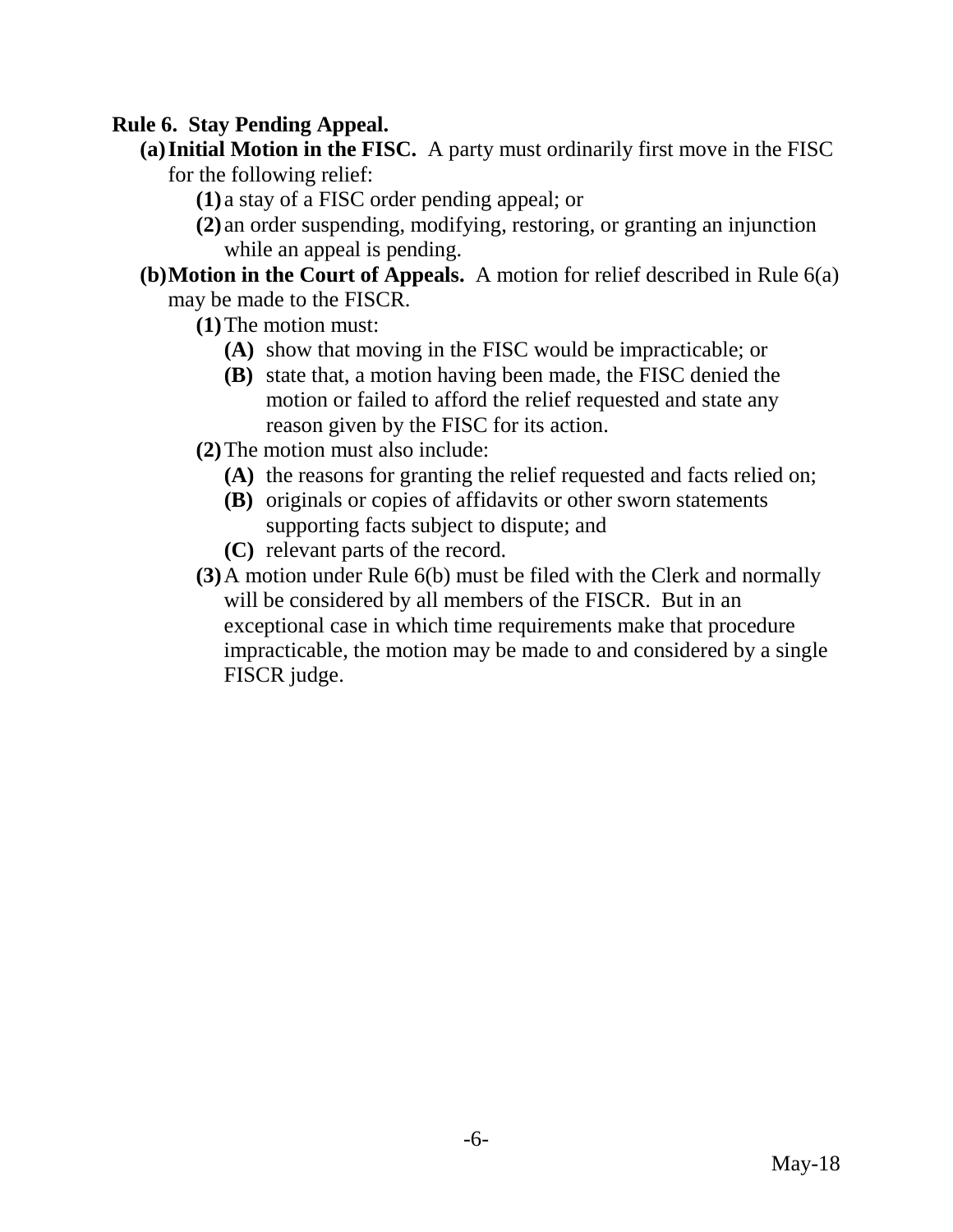## **Rule 7. The Record on Appeal.**

- **(a)Composition of the Record on Appeal.** The following items constitute the record on appeal:
	- **(1)**the original papers and exhibits filed in the FISC, including any original papers and exhibits filed ex parte;
	- **(2)**the transcript of any proceedings, including those held ex parte; and **(3)** a certified copy of the docket entries prepared by the Clerk.
	-

# **(b)Correction or Modification of the Record.**

- **(1)**If any difference arises about whether the record truly discloses what occurred in the FISC, the difference must be submitted to and settled by the FISC judge who presided over the issue in dispute, and the record conformed accordingly.
- **(2)**If anything material to either party is omitted from or misstated in the record, whether by error or accident, the omission or misstatement may be corrected and a supplemental record may be certified and forwarded:
	- **(A)** on stipulation of the parties;
	- **(B)** by the FISC before or after the record has been forwarded; or
	- **(C)** by the FISCR.
- **(3)**All other questions as to the form and content of the record must be presented to the FISCR.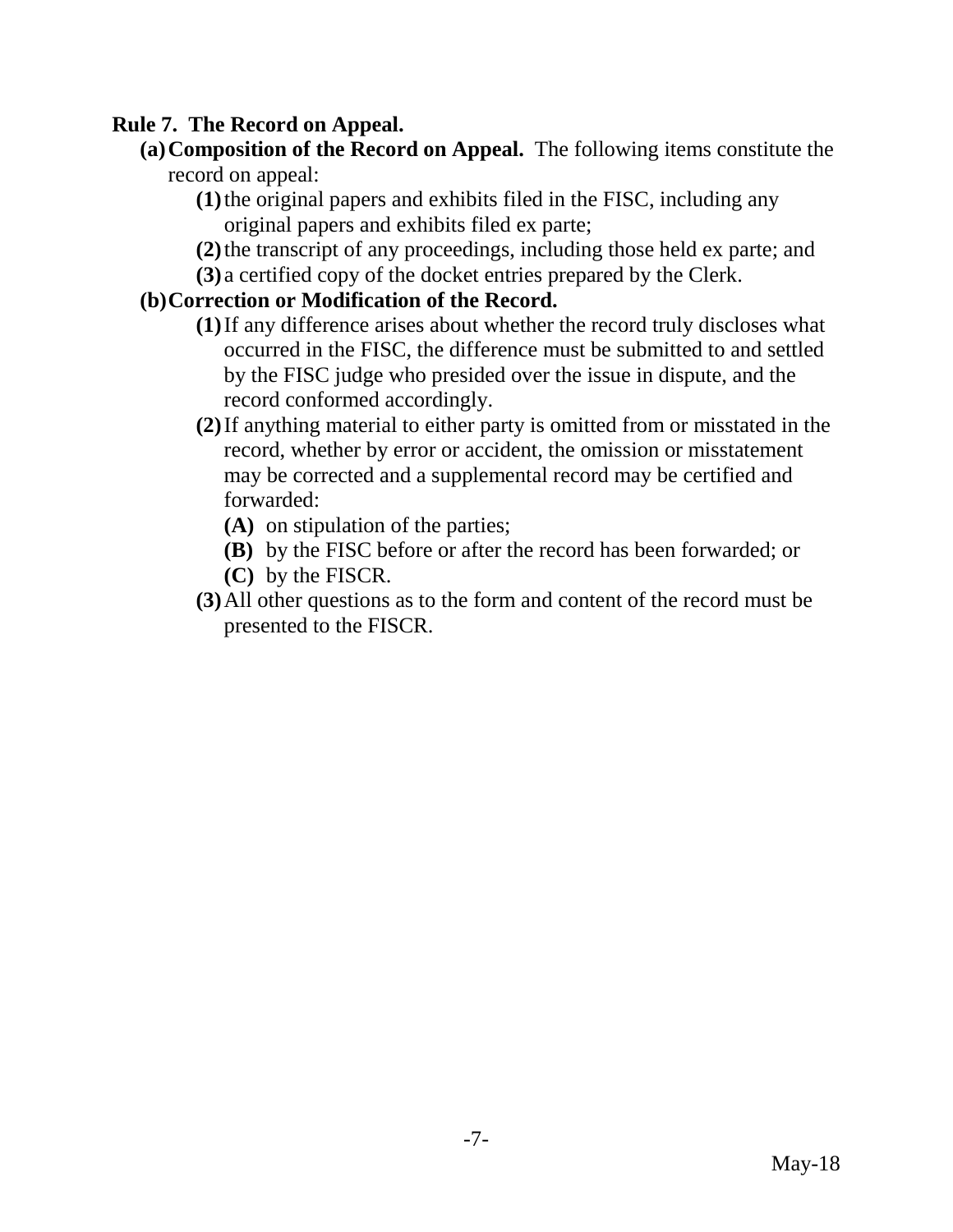**Rule 8. Extraordinary Writs.** All writs that may be issued by United States courts of appeals shall be available to the FISCR.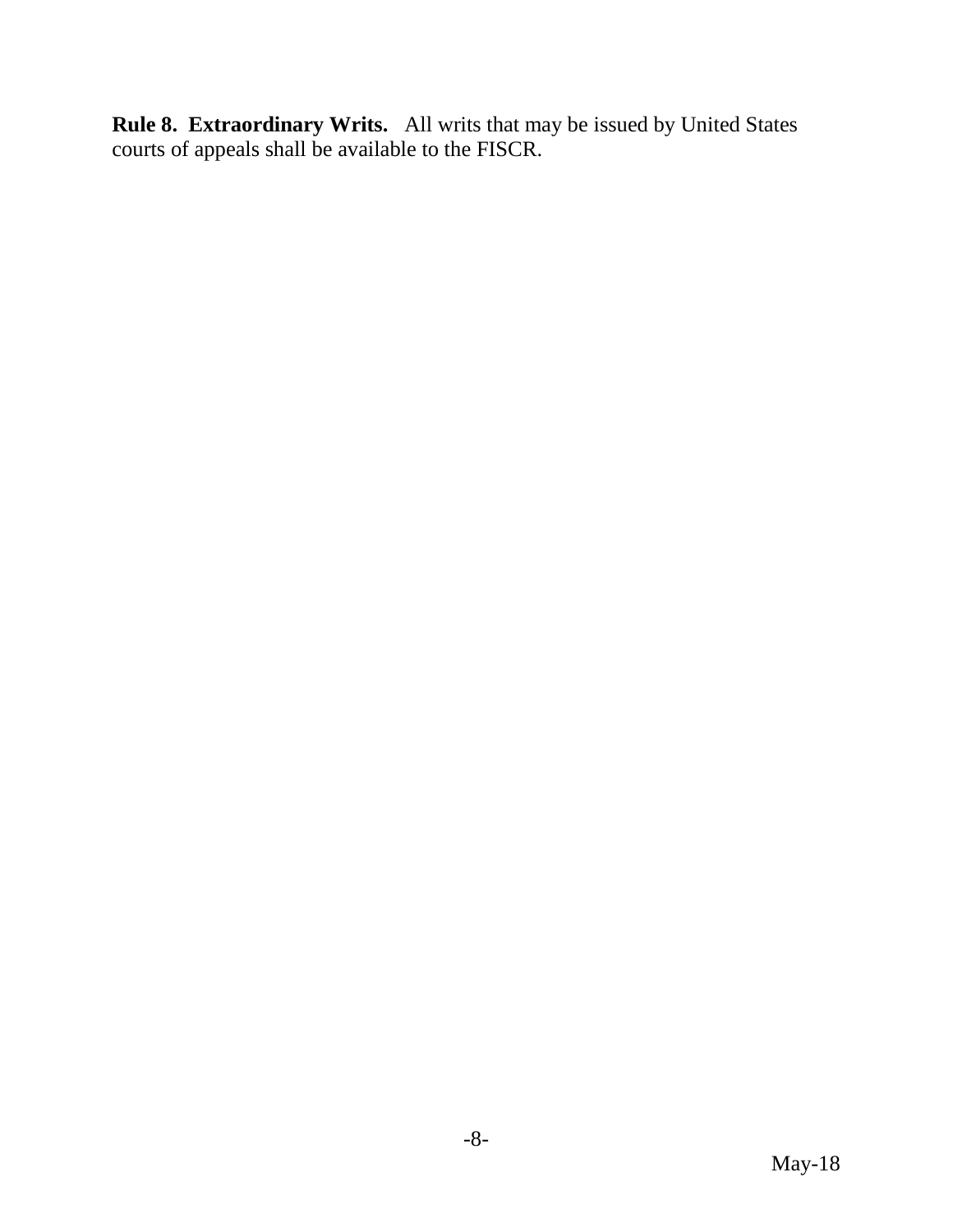### **Rule 9. Filing.**

- **(a)Filing with the Clerk.** A paper required or permitted to be filed in this Court must be filed with the Clerk.
- **(b)Filing: Method and Timeliness.**
	- **(1)Filing.** A submission is filed by delivering it to the Clerk or as otherwise directed by the Clerk under Rule 9(b)(5).
	- **(2)Electronic Filing.** The Clerk may accept and file submissions by any reliable and appropriately secure electronic means approved in advance by the Clerk.
	- **(3)Facsimile or Scanned Signature.** The Clerk may accept for filing a submission bearing a facsimile or scanned signature in lieu of the original signature. On acceptance, a submission bearing a facsimile or scanned signature is the original Court record.
	- **(4)Copies.** Except as otherwise provided, a signed original and three copies must be filed with the Clerk.
	- **(5)Instructions for Delivery to the Court.** A party may obtain instructions for delivering submissions permitted under the Act and these rules by contacting the Clerk at (202) 357-6250.
- **(c) Form.** Unless otherwise ordered, all submissions must follow the format below:
	- **(1)**on 8 ½ x 11 inch, opaque white paper;
	- **(2)**typed double-spaced or reproduced in a manner that produces a clear black image, but quotations more than two lines long may be indented and single-spaced;
	- **(3)**margins of at least one inch on all four sides; and
	- **(4)**page numbered in the lower margin of the page.
- **(d)Contact Information.**
	- **(1)A Party Other Than the Government.** In an initial filing with the Court, a party other than the government must include full name, address, telephone number, and email address, but if a party is represented it must include counsel's full name, address, telephone number, facsimile number, email address, and bar membership information—in addition to the party's full name.
	- **(2)Filing by the Government.** In an initial filing with the Court, the government must include the full name of the attorney representing the United States, a mailing address, telephone number, facsimile number, and email address.
- **(e)Information Concerning Security Clearances.** A party other than the government must: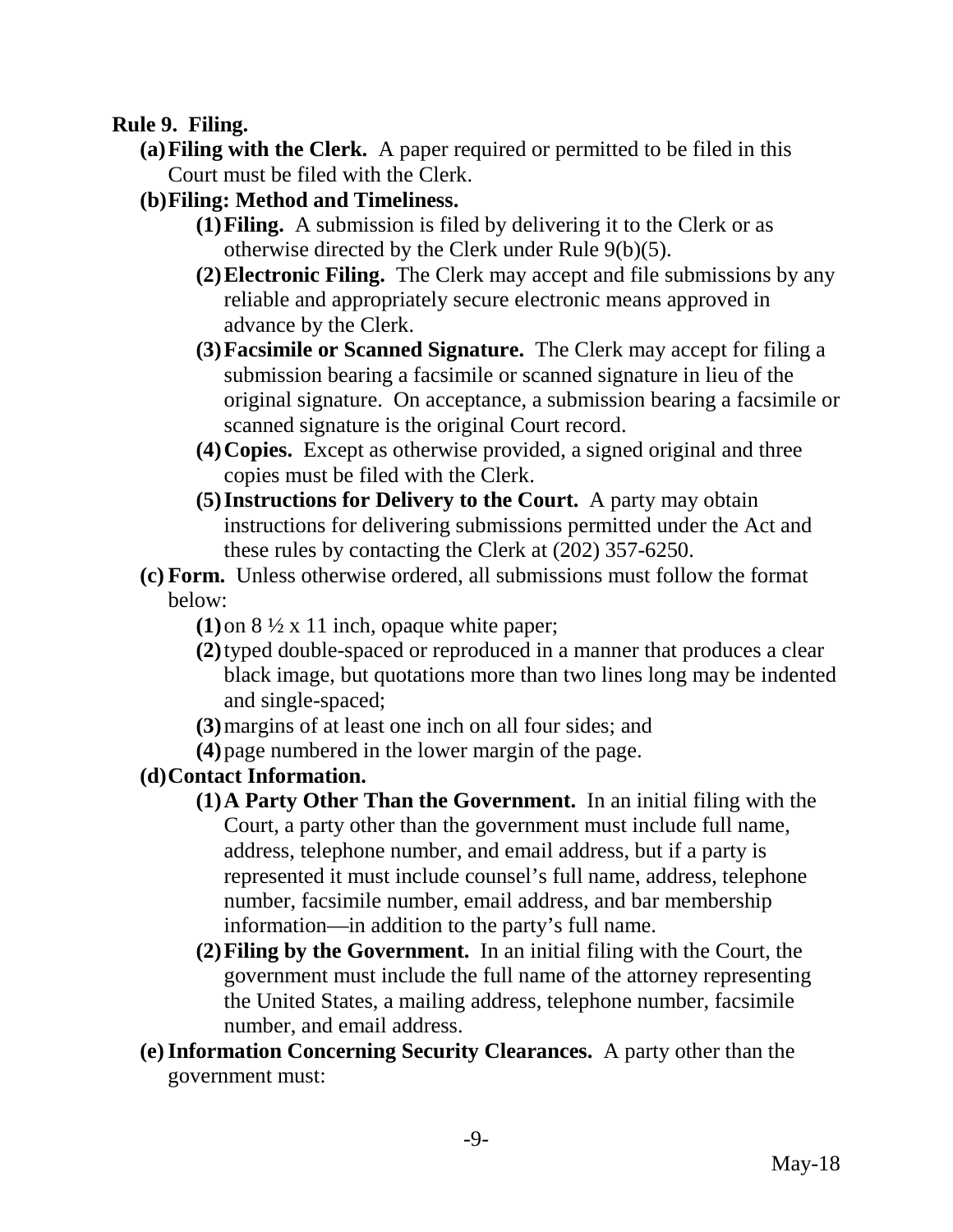- **(1)**State in the initial submission whether the party or the party's responsible officers or employees – and counsel for the party hold a security clearance;
- **(2)**Identify the federal agency granting the clearance, a point of contact and contact information for the federal agency, and the classification level of the clearance.
- **(f) Signature.** Every submission filed with the Court must be signed by the party filing the submission, or if the party is represented, by one of the party's attorneys.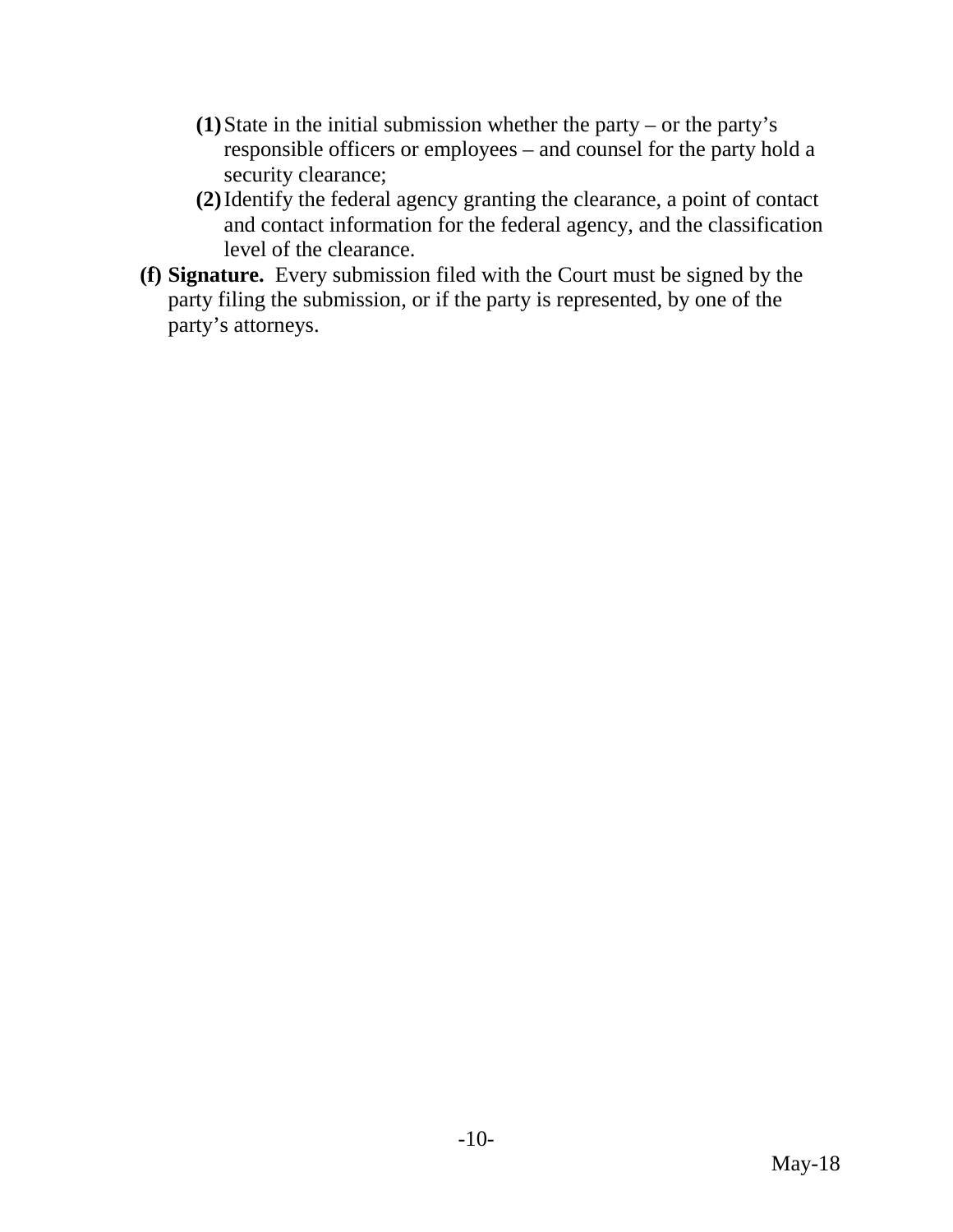### **Rule 10. Service.**

**(a)By a Party Other Than the Government.** A party other than the government must, at or before the time of filing a submission permitted under the Act and these rules, serve a copy on the government. Instructions for effecting service must be obtained by contacting the Litigation Security Group, United States Department of Justice, by telephone at (202) 514-9016.

# **(b)By the Government.**

- **(1)**At or before the time of filing a submission in an adversarial proceeding, the government must serve a copy by hand delivery or by overnight delivery on counsel for the other party, or, if the party is not represented by counsel, on the party directly. For submissions by the government containing classified information, the service requirements of this rule are satisfied when the government provides the submission to the Litigation Security Group for review by nongovernment counsel at a secure facility operated by the Security and Emergency Planning Staff.
- **(2)**Except as otherwise ordered, if the government files ex parte a submission that contains classified information, the government must file and serve on the non-governmental party an unclassified or redacted version. To the extent practicable, the unclassified or redacted version must clearly articulate the government's legal argument.
- **(c) Certificate of Service.** A party must include a certificate of service specifying the time and manner of service.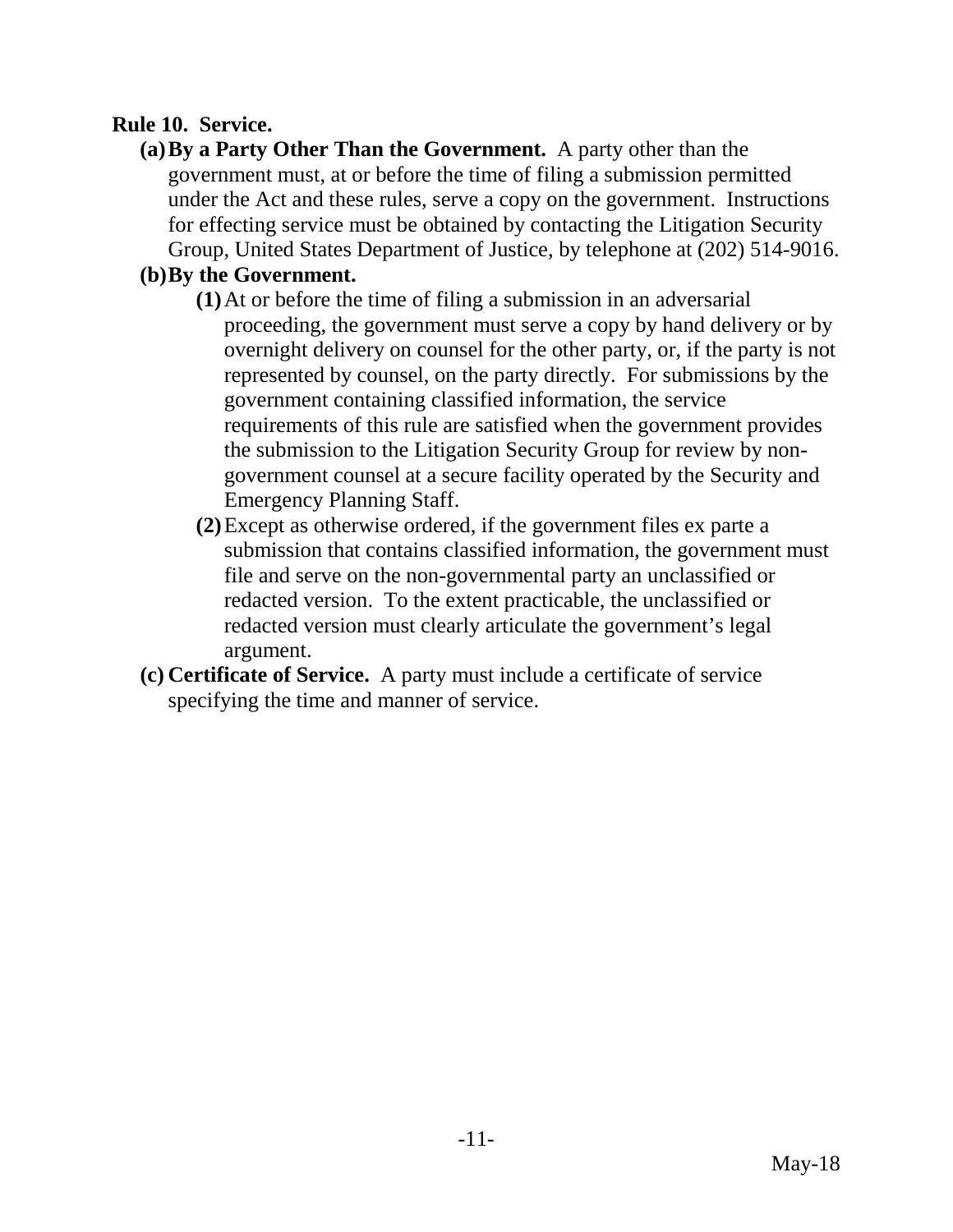**Rule 11. Computation of Time.** Time periods specified by these rules or by order of this Court must be computed as follows:

- **(a)Day of the Event Excluded.** Exclude the day of the event that triggers the period.
- **(b)Compute Time Using Calendar Days.** Compute time using calendar days, not business days.
- **(c)Include the Last Day.** Include the last day of the period; but if the last day is a Saturday, Sunday, or legal holiday, the period continues to run until the next day that is not a Saturday, Sunday, or legal holiday.
- **(d)Extending Time.** For good cause, the Court may extend the time prescribed by these rules or by its order to perform any act, or may permit an act to be done after that time expires.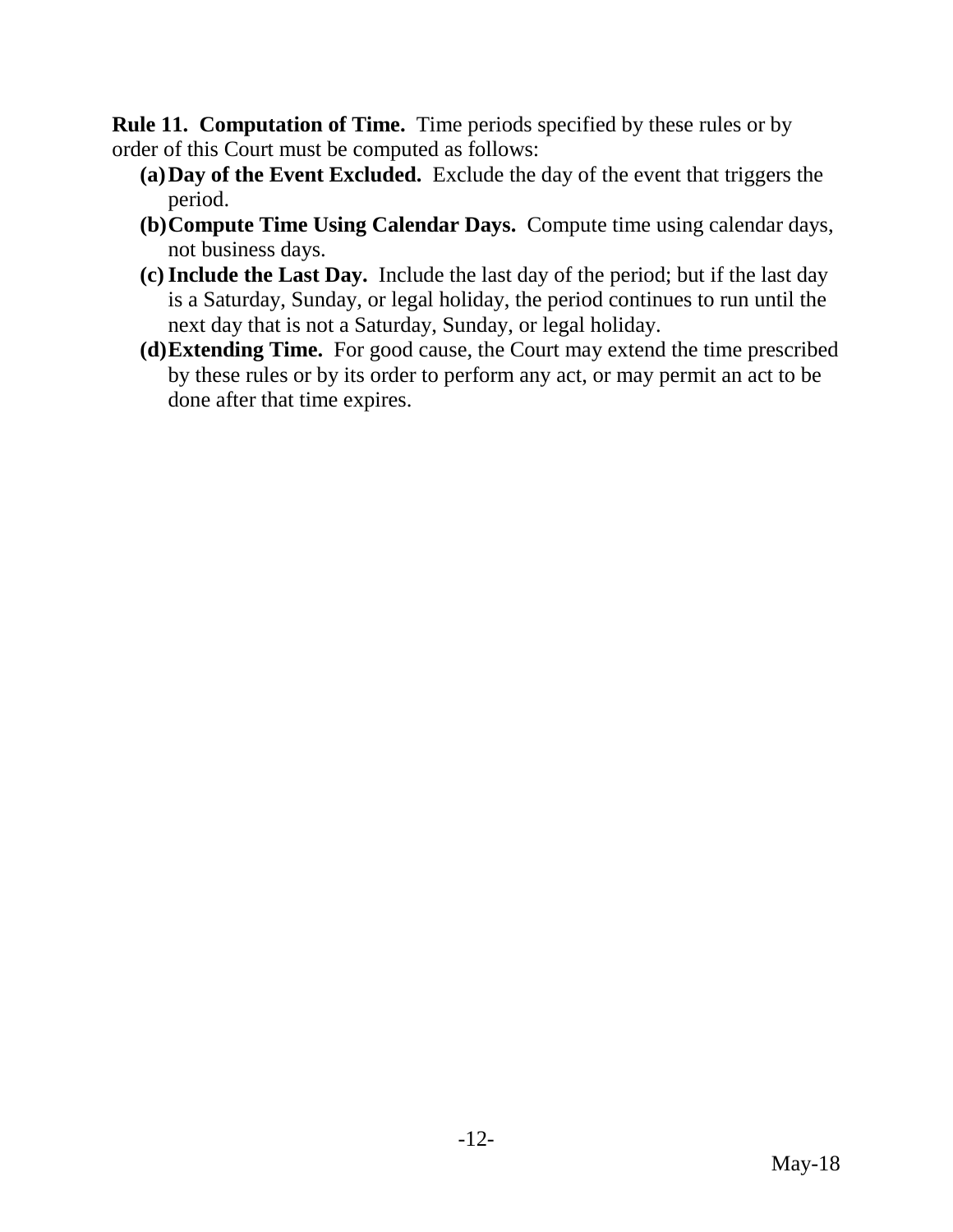### **Rule 12. Corporate Disclosure Statements.**

- **(a)Who Must File.** Any nongovernmental corporate party to a proceeding in the Court must file a statement that identifies any parent corporation and any publicly held corporation that owns 10% or more of its stock or states that there is no such corporation. Such statement must also identify whether any parent corporation, or any person or corporation owning 10% or more of the corporation is under foreign ownership, control, or influence, as defined in Intelligence Community Standard 700-01.
- **(b)Time for Filing; Supplemental Filing.** A party must file the Rule 12(a) statement with the principal brief or when filing a motion, response, petition, or answer in the Court, whichever occurs first. Even if the statement has been previously filed, it must be included in the party's principal brief before the table of contents. A party must supplement its statement whenever the information that must be disclosed under Rule 12(a) changes.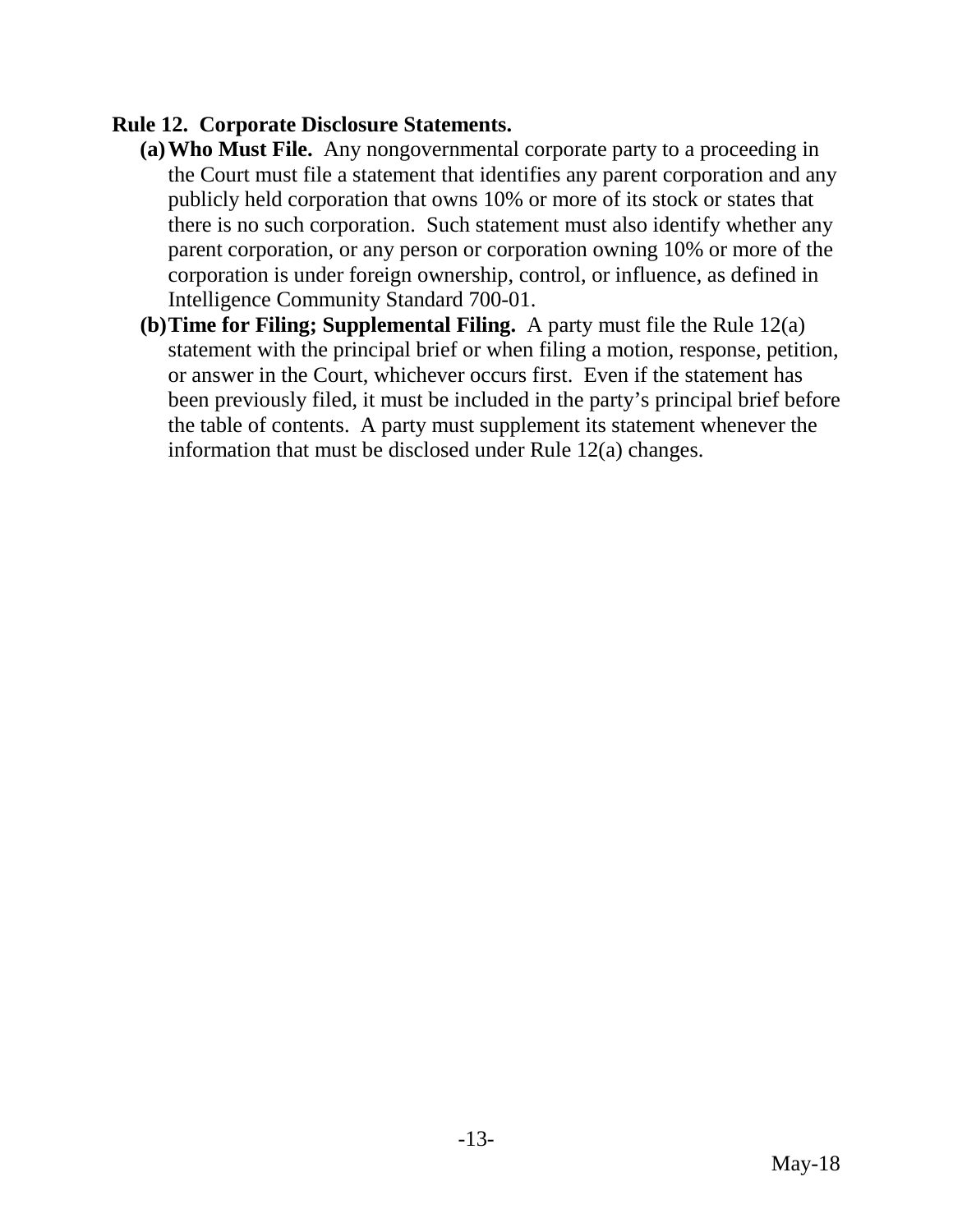**Rule 13. Motions.** A party seeking specific relief from the Court may do so by motion, which must conform to the requirements of Rule 9(c).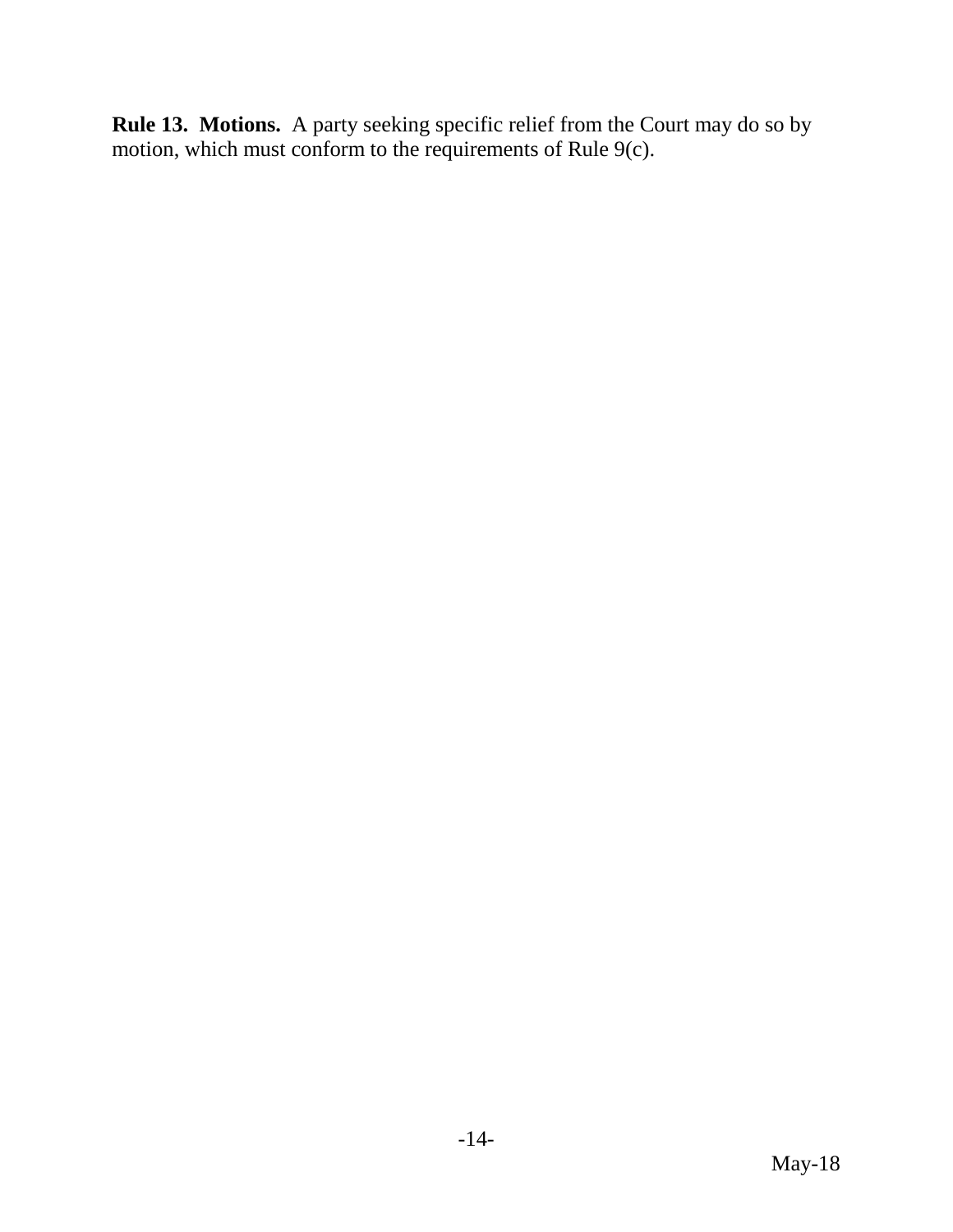## **Rule 14. Briefs.**

- **(a)Appellant's Brief.** The appellant's brief must contain, under appropriate headings and in the order indicated:
	- **(1)** a corporate disclosure statement, if required by Rule 12;
	- **(2)** a table of contents, with page references;
	- **(3)** a table of authorities—cases (alphabetically arranged), statutes, and other authorities—with references to the pages of the brief where they are cited;
	- **(4)** a jurisdictional statement;
	- **(5)** a statement of the issues presented for review;
	- **(6)** a concise statement of the case setting out the facts relevant to the issues submitted for review, describing the relevant procedural history, and identifying the rulings presented for review, with appropriate references to the record (see Rule 14(f));
	- **(7)** a summary of the argument, which must contain a succinct, clear, and accurate statement of the arguments made in the body of the brief, and which must not merely repeat the argument headings;
	- **(8)**the argument, which must contain:
		- **(A)** appellant's contentions and the reasons for them, with citation to the authorities and parts of the record on which the appellant relies; and
		- **(B)** for each issue, a concise statement of the applicable standard of review (which may appear in the discussion of the issue or under a separate heading placed before the discussion of the issues);
	- **(9)** a short conclusion stating the precise relief sought; and
	- **(10)** the certificate of compliance.
- **(b)Appellee's Brief.** The appellee's brief must conform to the requirements of Rule  $14(a) (1) - (8)$  and  $(10)$ , except that none of the following need appear unless the appellee is dissatisfied with the appellant's statement:
	- **(1)**the jurisdictional statement;
	- **(2)**the statement of the issues;
	- **(3)**the statement of the case; and
	- **(4)**the statement of the standard of review.
- **(c) Reply Brief.** The appellant may file a brief in reply to the appellee's brief. Unless the Court permits, no further briefs may be filed. A reply brief must contain a table of contents (with page references) and a table of authorities cases alphabetically arranged, statutes, and other authorities—with references to the pages of the reply brief where they are cited.
- **(d)Format.** Briefs filed with the Court must conform to Federal Rule of Appellate Procedure 32(a).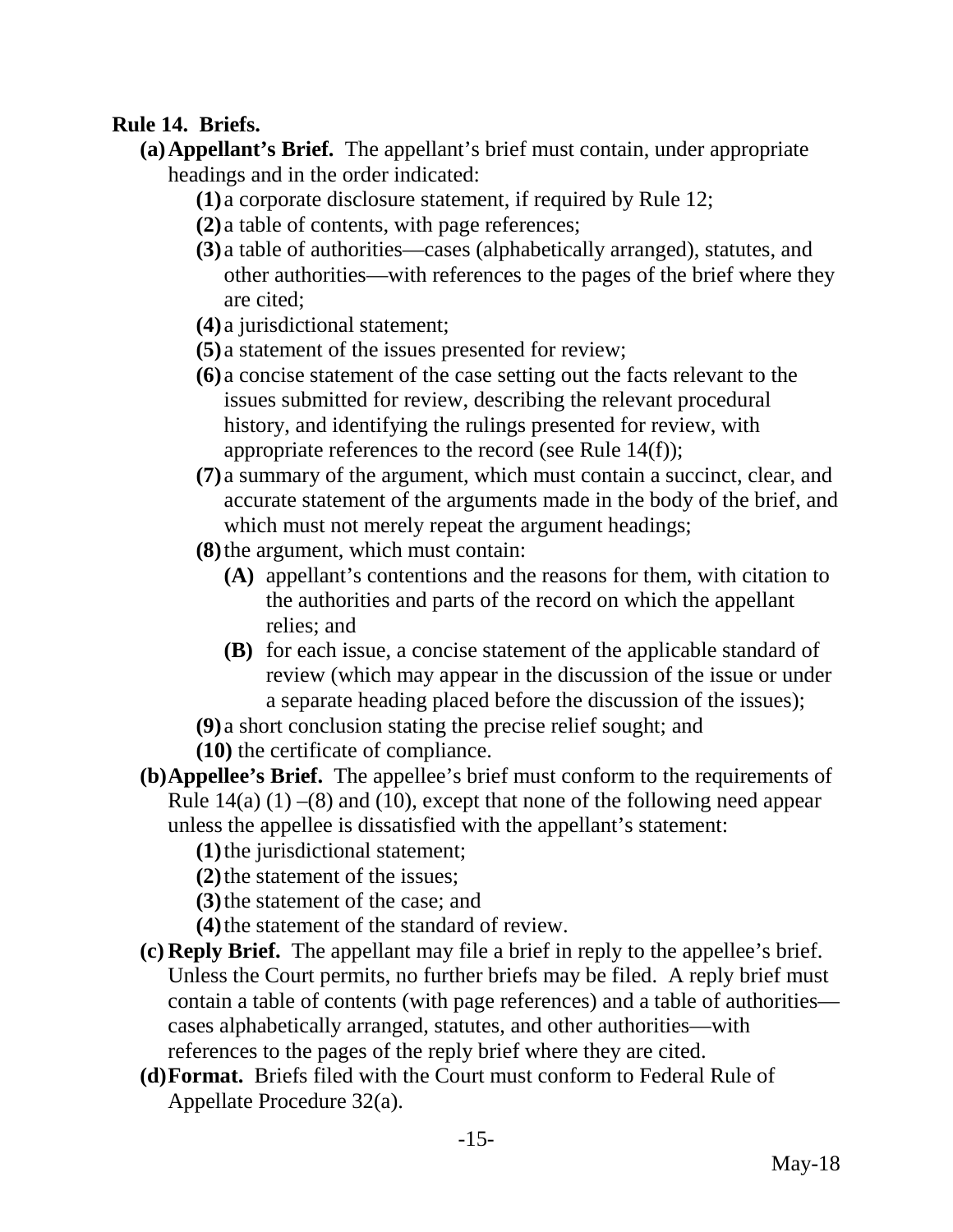**(e) References to Parties.** In briefs and at oral argument, counsel should minimize use of the terms "appellant" and "appellee." To make briefs clear, counsel should use the designation used in the FISC, or a descriptive term, such as "the service provider," "the telephone company," or "the government."

# **(f) Appendix to the Briefs.**

- **(1)Contents of the Appendix.** The appellant must prepare and file an appendix to the briefs containing:
	- **(A)** the relevant docket entries in the proceeding below;
	- **(B)** the relevant portions of the pleadings, findings, or opinion;
	- **(C)** the judgment, order, or decision in question; and
	- **(D)** other parts of the record to which the parties wish to direct the Court's attention.
- **(2)Determining the Contents of the Appendix.** The parties are encouraged to agree on the contents of the appendix. In the absence of an agreement, the appellee may file a separate appendix but the appellee's supplemental appendix must not duplicate any material contained within appellant's appendix. The parties may file a separate appendix containing materials filed ex parte in the FISC.
- **(3)Format.** Any appendix filed with the Court must meet the requirements of Rule 9(c) and Federal Rule of Appellate Procedure 32(b), in addition to the following:
	- **(A)** the appendix must begin with a table of contents identifying the page at which each part begins;
	- **(B)** the appendix must be organized chronologically, beginning with the most recent information;
	- **(C)** the pages of the appendix must be numbered sequentially with the appellant's pages beginning with "App. 1," and continuing;
	- **(D)** the appellee's supplemental appendix, if necessary, will be numbered sequentially beginning with "S. App. 1," and continuing; and
	- **(E)** when pages of a transcript are included in an appendix, the original pagination of the transcript must be legible.
- **(4)References to the Record.** References to the parts of the record contained in the appendix filed with the appellant's brief must be to the pages of the appendix. Parties' briefs may refer only to parts of the record that are reproduced in the appendix.
- **(5)Ex parte Appeals.** If an appeal is taken ex parte by the government, then the government must comply with these rules as they apply to the appellant.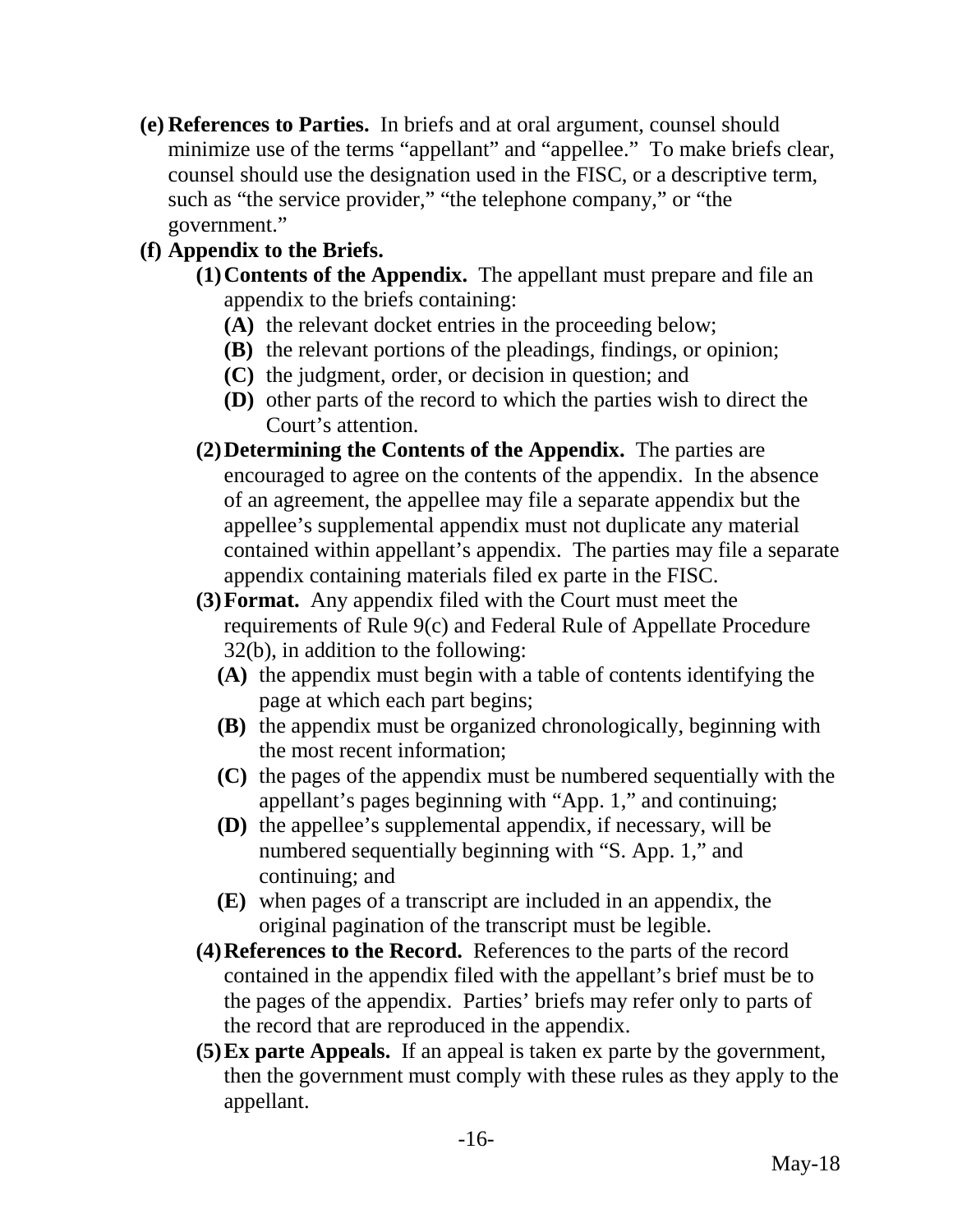## **Rule 15. Amicus Curiae.**

# **(a)Whether to Appoint an Amicus Curiae.**

**(1)Request of the Parties.** Parties to a matter may request that the Court appoint an amicus curiae to participate in that particular matter. But any such request is not binding on the Court.

# **(2)Amicus Curiae Appointed in the FISC.**

- **(A)** The FISCR is not bound by the FISC's decision to appoint an amicus curiae and will make its own independent decision whether to do so.
- **(B)** If the FISC has previously determined, consistent with 50 U.S.C. § 1803(i), that a matter involves a novel or significant interpretation of the law, the FISCR will appoint an amicus curiae unless it issues a finding that such appointment is not appropriate.
- **(3)Requests to Participate as an Amicus Curiae.** An individual or organization may request to participate as an amicus curiae in any matter, whether or not such individual or organization has been previously designated under 50 U.S.C. § 1803(i)(1). Such request must be made by motion, consistently with these rules. But any such request is not binding on the Court.
- **(4)Appointment by the Court.** The Court when necessary may appoint one or more individuals as amicus curiae. Such appointment, if the Court deems it appropriate, will be made in accordance with 50 U.S.C. § 1803(i)(2)(A) or (B) and will be made within a reasonable time after the filing of the notice of appeal. The Court may appoint amici for any purpose it deems appropriate, including the provision of legal advice and technical expertise.
- **(b)Assistance.** Once appointed, an amicus curiae may petition the Court to designate additional amici to assist in preparing arguments subject to the following limitations:
	- **(1)**the additional amici must meet the qualifications identified under 50 U.S.C. § 1803(i)(3);
	- **(2)**the parties will have 7 days to file a motion opposing the amicus curiae's petition for additional amici; and
	- **(3)**the Court must approve the appointment of any additional amici.

### **(c) Conflicts of Interest.**

**(1)**The Court will seek to avoid all conflicts of interest in its appointment of an amicus curiae under 50 U.S.C. § 1803(i). The Court will inquire of any amicus it intends to appoint whether any personal or professional relationships could reasonably influence the positions the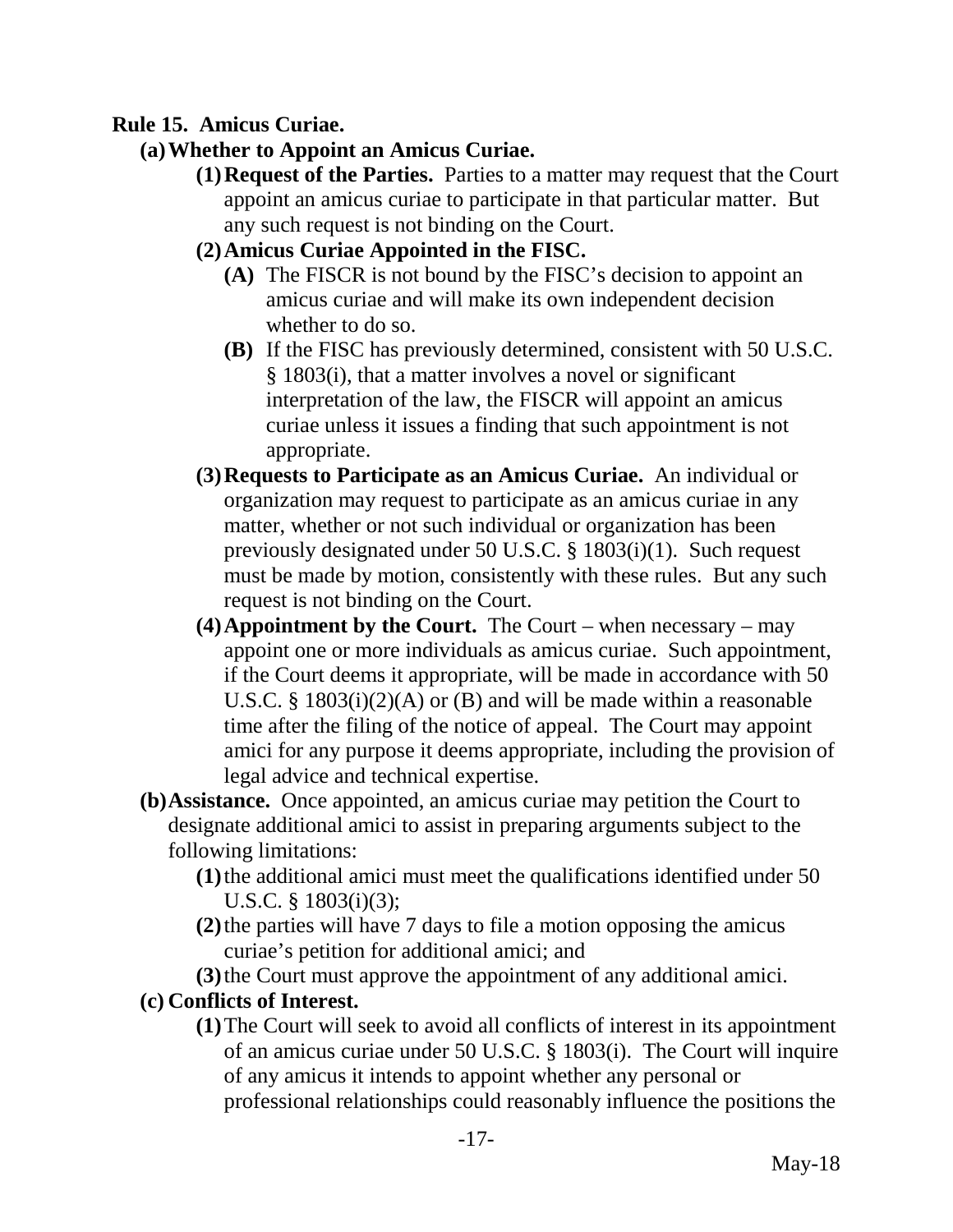amicus may take before the Court. Based on this inquiry and the letter submitted under subpart  $(c)(2)$ , the Court will choose an amicus who is able to undertake the appointment free of any conflicts.

**(2)**Upon designation, amicus curiae must file a conflicts-of-interest letter with the Court and must update that letter whenever changes occur. The Clerk will provide instructions for the letter on request.

# **(d)Brief of an Amicus Curiae.**

- **(1)Content.** An amicus curiae brief must conform to the requirements of Rule  $14(a)(2)-(8)$  and  $(10)$ , except that none of the following need appear:
	- **(A)** the jurisdictional statement;
	- **(B)** the statement of the issues; and
	- **(C)** the statement of the standard of review.
- **(2)Format and Length.** An amicus curiae brief must meet the requirements of Rule 9(c) and Federal Rules of Appellate Procedure  $29(a)(5)$  and  $32(a)$ , except that a brief filed by a Court-appointed amicus is subject to the maximum length restrictions of Federal Rule of Appellate Procedure 32(a)(7), and not Federal Rule of Appellate Procedure 29(a)(5).
- **(e) Oral Argument.** The Court will determine whether it deems oral argument necessary and whether the amicus curiae will be granted time for argument.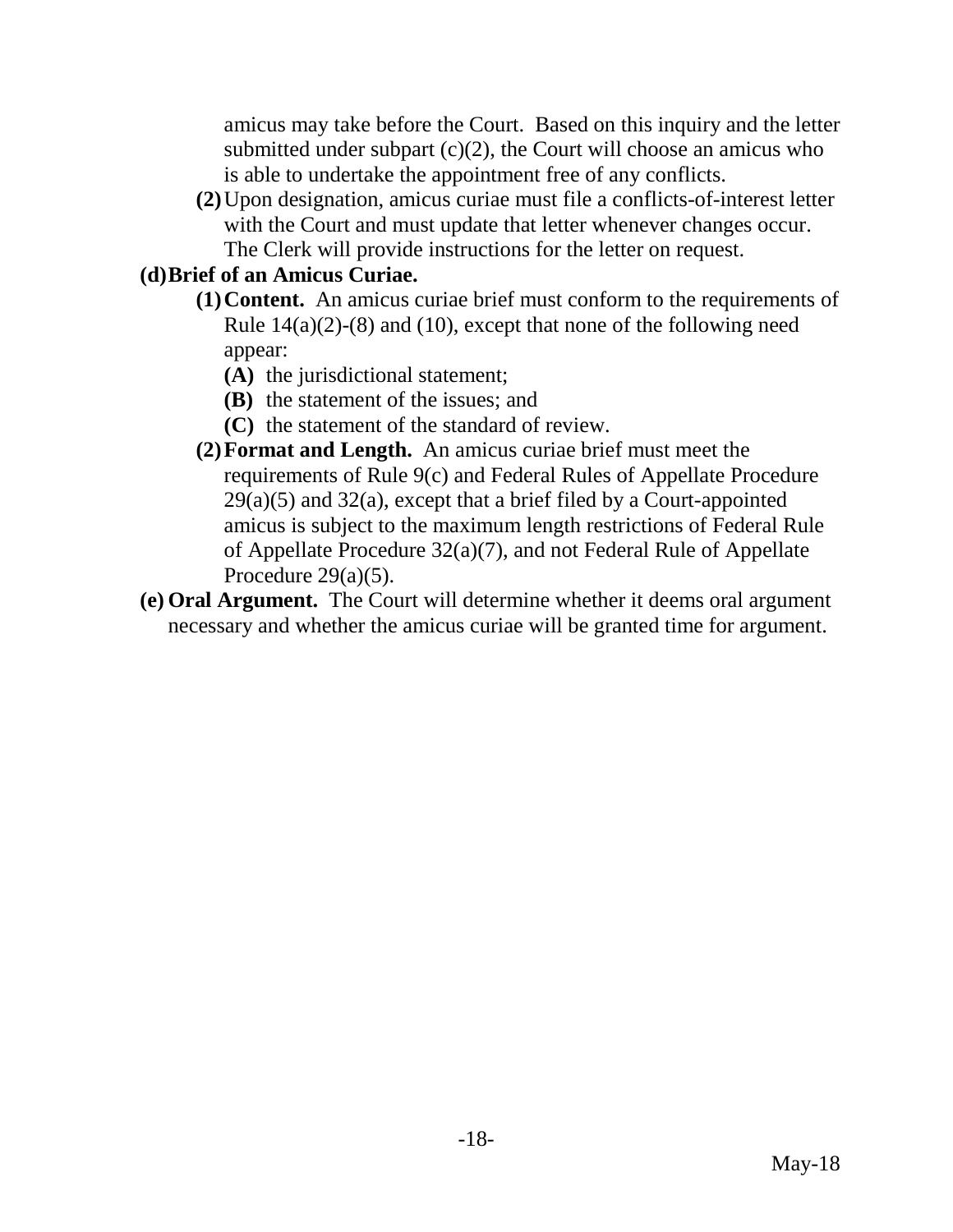# **Rule 16. Serving and Filing Briefs.**

- **(a)Time to Serve and File a Brief.** The appellant must serve and file a brief within 28 days after the notice of appeal is made available to the parties in interest. The appellee must serve and file a brief within 28 days after the Litigation Security Group makes the appellant's brief available. An amicus curiae, if appointed, must serve and file a brief within 28 days after appellant's brief is made available by the Litigation Security Group. The appellant may serve and file a reply brief within 14 days after the Litigation Security Group makes the appellee's brief available.
- **(b)Number of Copies.** Four copies of each brief must be filed with the Clerk and two copies must be served on counsel for each separately represented party.
- **(c) Consequence of Failure to File.** If an appellant fails to file a brief within the time provided by this rule, or within an extended time, an appellee may move to dismiss the appeal. An appellee who fails to file a brief will not be heard at oral argument.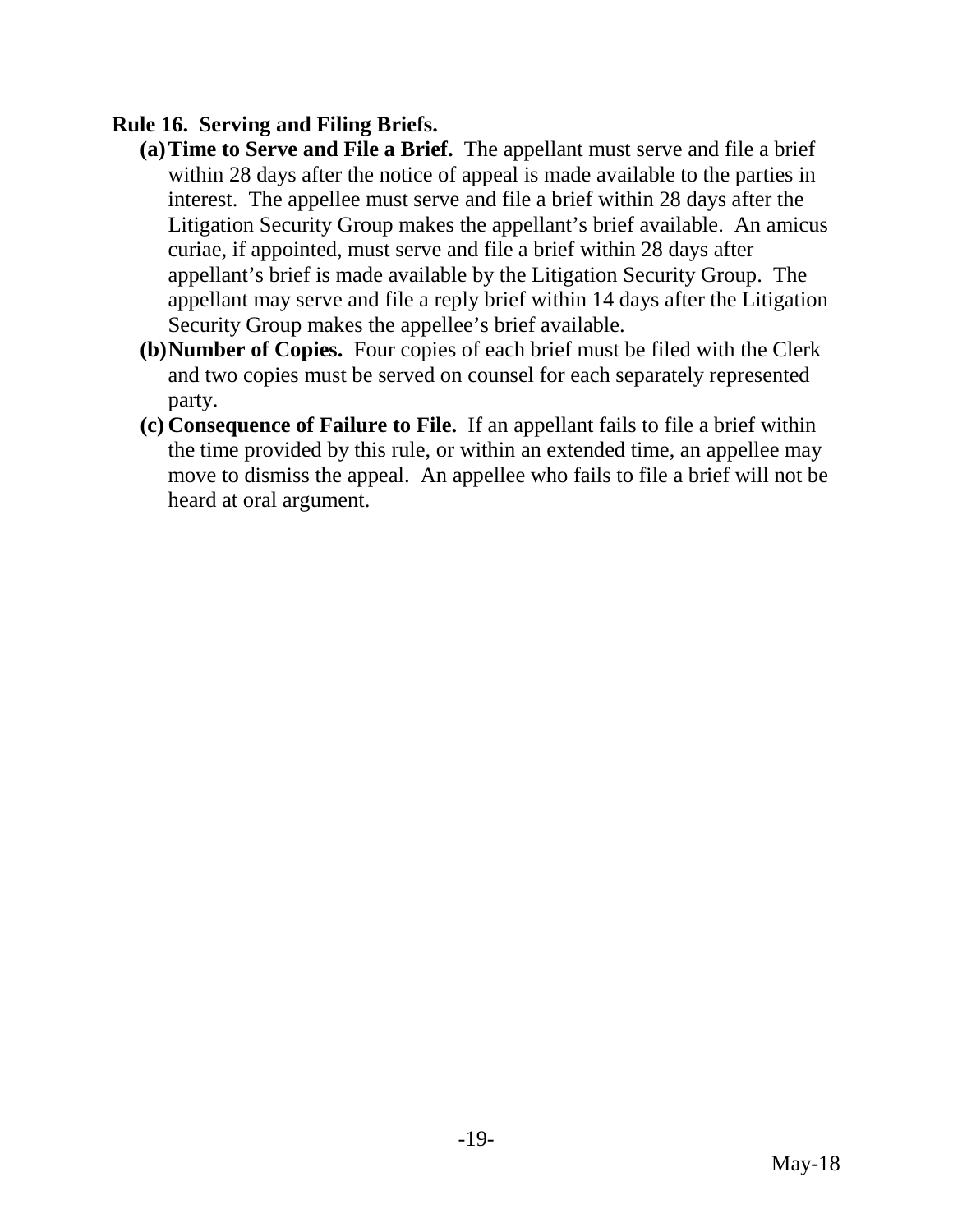## **Title V. Oral Argument, Entry of Judgment.**

#### **Rule 17. Oral Argument.**

- **(a)In General.** The Court will grant oral argument at its discretion. If the Court grants oral argument, the Clerk must advise all parties and any amicus curiae of the date, time, and place of the argument, and how much time will be given for argument. Any motion to postpone the argument must be filed reasonably in advance of the hearing date.
- **(b)Order and Contents of Argument.** The appellant opens and concludes the argument. Counsel must not read at length from briefs, records, or authorities.
- **(c) Attendance at Argument.** To be present at oral argument, a person must be eligible under Rule 3 for access to classified national security information that may be discussed. Ordinarily, that will entail the appropriate level of security clearance, a need to know the information, and entry into a nondisclosure agreement, as provided for under applicable law.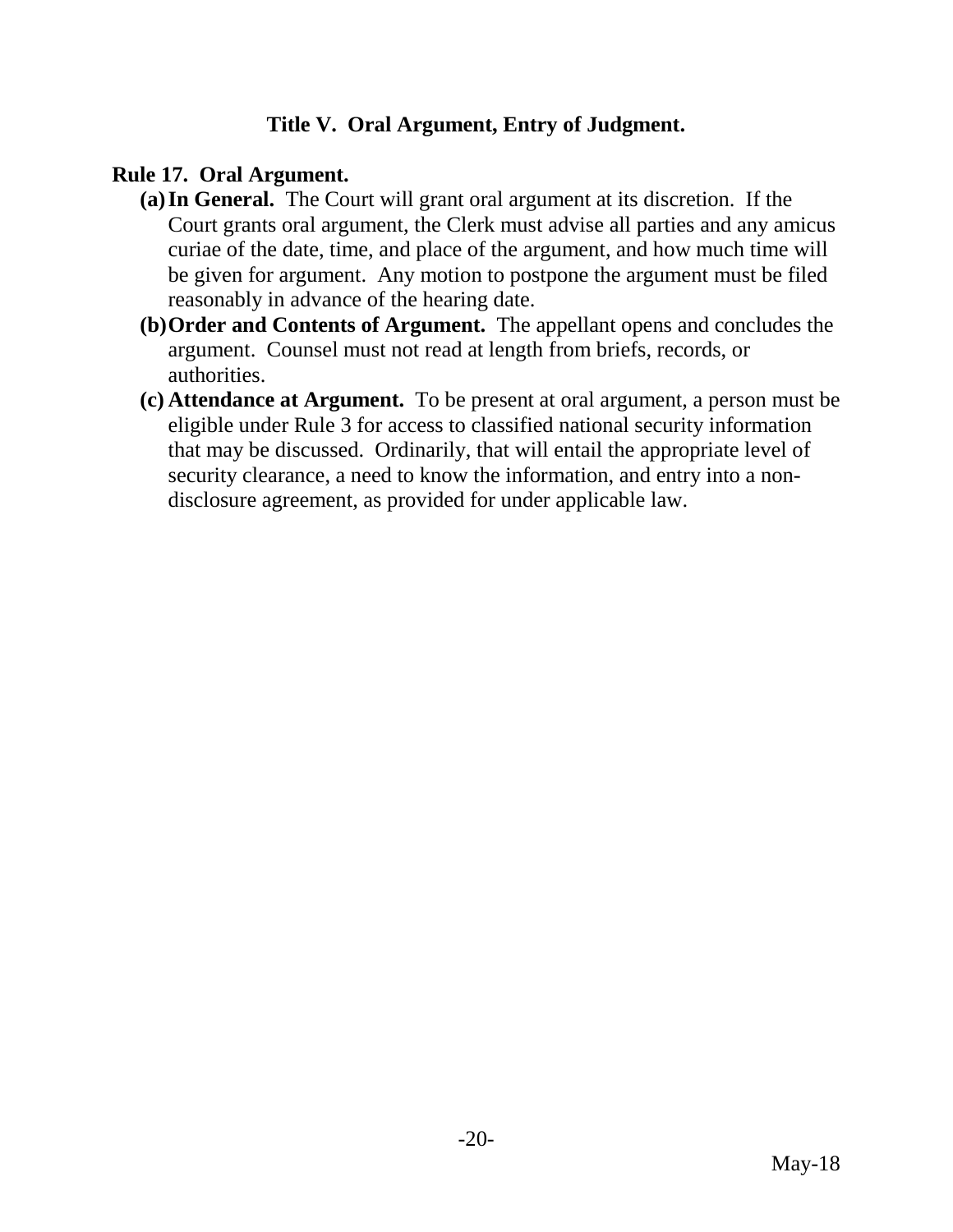#### **Rule 18. Entry of Judgment.**

- **(a)Entry.** A judgment is entered when the Court's opinion is filed with the Clerk.
- **(b)Notice.** On the date when the judgment is entered, the Clerk must serve on all parties and the amicus curiae—if appointed—notice that an opinion has been filed. On receiving notice, parties and the amicus curiae may make arrangements with the Clerk to receive a copy of the opinion, if they have access to a facility where the opinion can be stored in compliance with Executive Order 13526 and agency-implementing directives. If parties or the amicus curiae do not have access to such a facility, they may make arrangements with the Clerk to view the opinion in the Court's secure facility.
- **(c) Unclassified Summary.** The Court may draft an unclassified summary of each decision, order, or opinion and make that available to the Attorney General for consideration as part of the review required under 50 U.S.C. § 1872.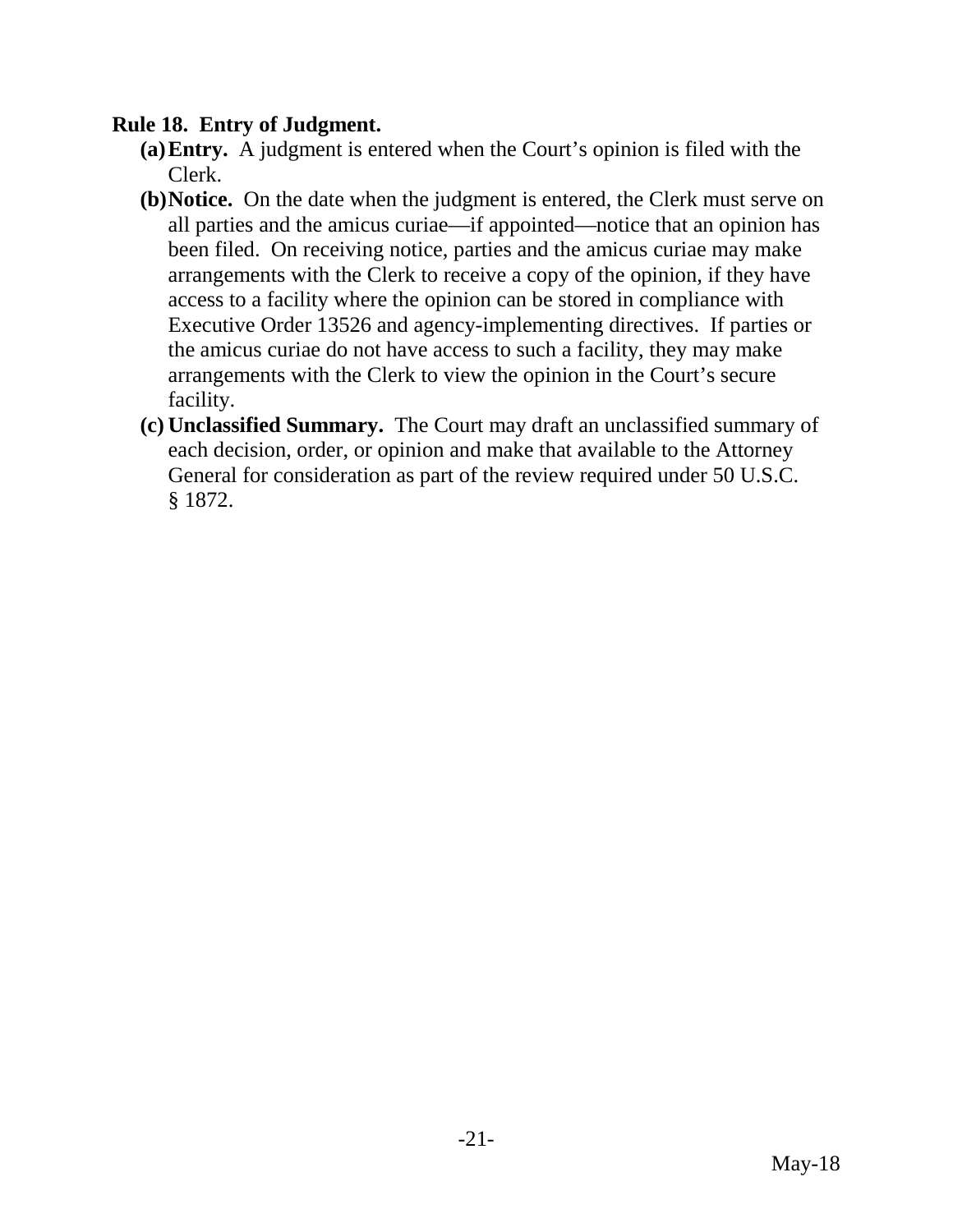#### **Title VI. Administrative Provisions.**

**Rule 19. Practice Before the Court.** An attorney who appears before the Court must be a licensed attorney in good standing in any state of the United States or the District of Columbia and a member, in good standing, of the bar of a United States district or circuit court, except that an attorney who is employed by and represents the United States or any of its agencies in a matter before the Court may appear before the Court regardless of federal bar membership. All attorneys appearing before the Court must have the appropriate security clearance.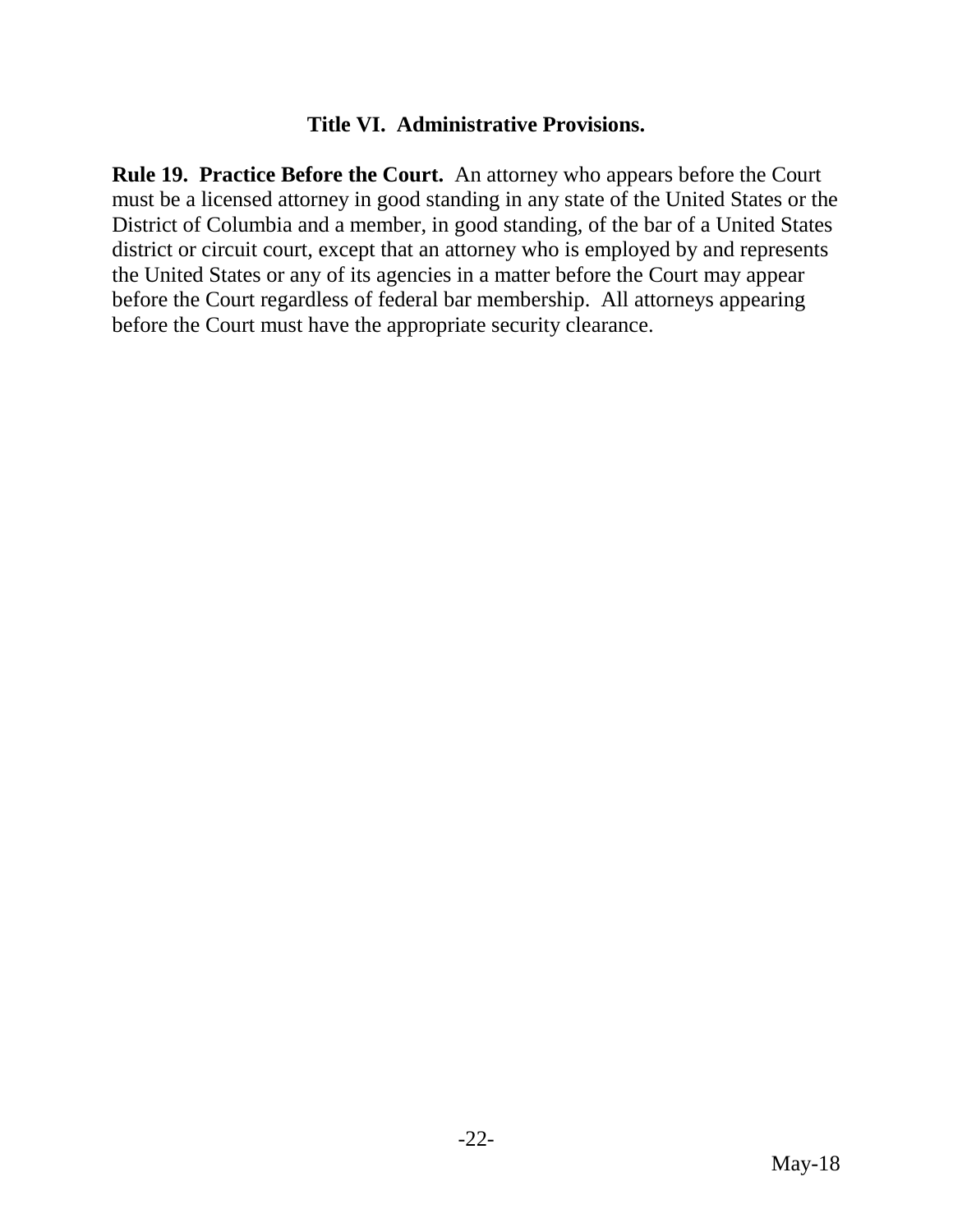#### **Rule 20. Release of Court Records.**

## **(a)Publication of Opinions.**

- **(1)**If a quorum of the FISCR judges agree, the Court may sua sponte or on motion by a party publish an opinion.
- **(2)**Before publication the Court will request that the Executive Branch review the Court's opinion or other documents to ensure that classified information is appropriately protected.
- **(b)Other Records.** Except when an opinion is published or provided to a party upon issuance, the Clerk must not release it, or other related records, without a Court order. Such records must be released in conformance with the security measures referred to in Rule 3.

### **(c) Provisions of Court Records to Congress.**

- **(1)By the Government.** The government may provide copies of Court orders, opinions, decisions, or other Court records, to Congress, under 50 U.S.C. §§ 1871(a)(5), 1871(c), or 1881f(b)(1)(D), or any other statutory requirement, without prior motion to and order by the Court. The government, however, must contemporaneously notify the Court in writing whenever it provides copies of Court records to Congress and must include in the notice a list of the documents provided.
- **(2)By the Court.** The Court may provide copies of Court orders, opinions, decisions, or other Court records to Congress. Such disclosures will be made in conformance with the security measures referred to in Rule 3.